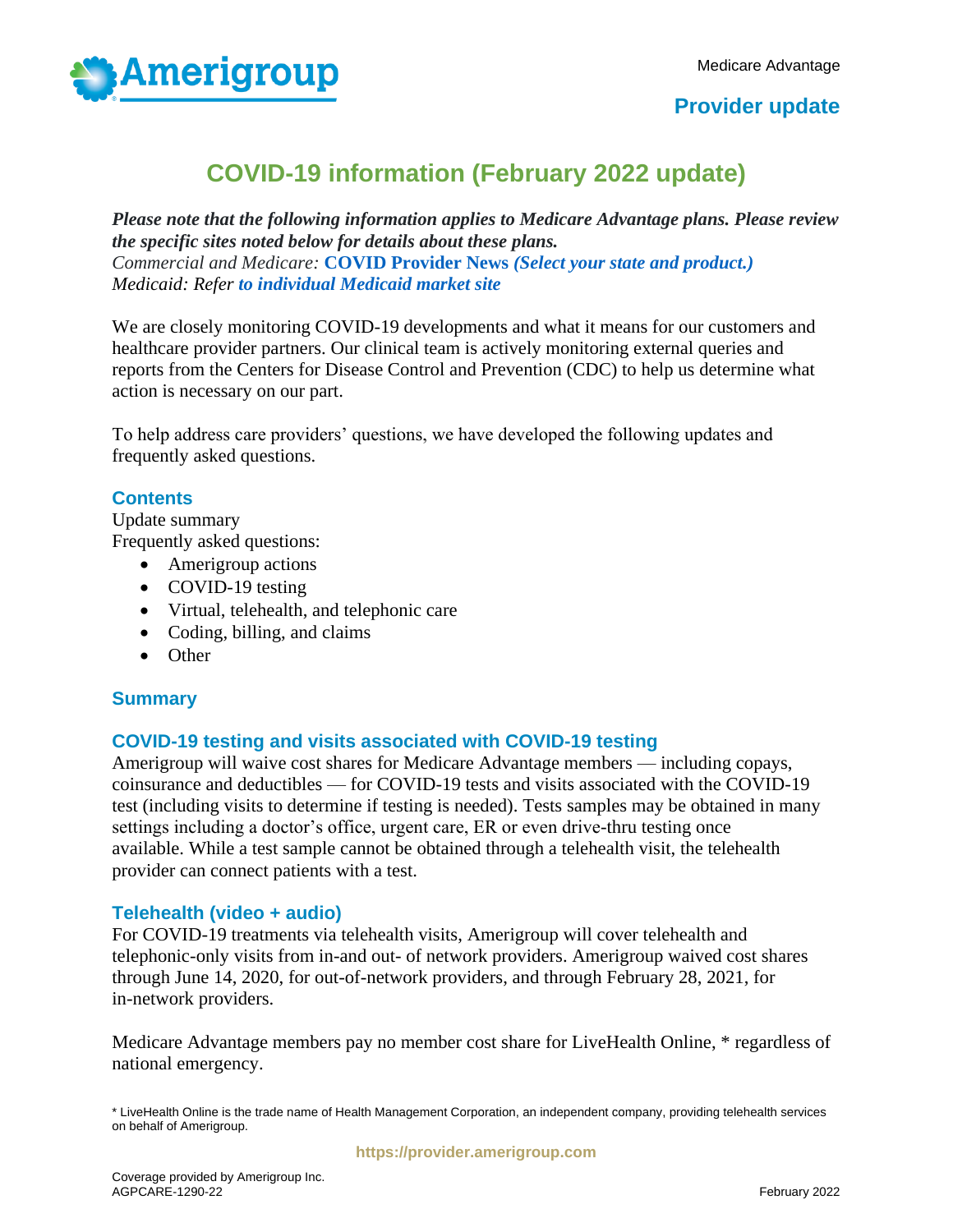## **Telephonic-only care**

In alignment with Original Medicare, through the duration of the public health emergency (PHE) Amerigroup will cover telephonic-only visits with in-network providers for Medicare Advantage plans. Cost shares will be waived for in-network providers only through April 16, 2022.

Visit the CMS telehealth services guidance at **[https://www.cms.gov/Medicare/Medicare-](https://www.cms.gov/Medicare/Medicare-General-Information/Telehealth/Telehealth-Codes)[General-Information/Telehealth/Telehealth-Codes](https://www.cms.gov/Medicare/Medicare-General-Information/Telehealth/Telehealth-Codes)** for a list of services payable under the Medicare Physician Fee Schedule when furnished via telehealth.

## **Prescription coverage**

Amerigroup is also providing coverage for members to have an extra 30-day supply of medication on hand. We are encouraging that when member plans allow that they switch from 30-day home delivery to 90-day home delivery.

To help address providers' questions, we have developed the following list of frequently asked questions:

## **Frequently asked questions**

## **Amerigroup actions**

#### **What is Amerigroup doing to prepare?**

Amerigroup is committed to help provide increased access to care while eliminating costs to help alleviate the added stress on individuals, families and the nation's healthcare system.

These actions are intended to support the protective measures taken across the country to help prevent the spread of COVID-19 and are central to our commitment to remove barriers and support communities through this unprecedented time.

Amerigroup is committed to help our members gain timely access to care and services in a way that places the least burden on the healthcare system. Our actions should reduce barriers to seeing a doctor, getting tested and maintaining adherence to medications for long-term health issues.

Actions include waiving:

- Cost sharing for the treatment of COVID-19 from April 1, 2020, through February 28, 2021, for members of our Medicare Advantage plans.
- Cost sharing for COVID-19 diagnostic tests as deemed medically necessary by a healthcare clinician who has made an assessment of a patient, including serology or antibody tests. Cost share waiver extends to the end of the public health emergency.
- Cost-sharing for visits and services during the visit to get the COVID-19 diagnostic test, beginning March 18, 2020. Cost share waiver extends to the end of the public health emergency.
- Cost sharing for telehealth in-network visits for COVID-19 treatment from March 17, 2020, through February 28, 2021, for individual Medicare Advantage.
- Cost sharing for telehealth in-network visits for COVID-19 treatment from March 17, 2020, through September 30, 2021, for Medicare Group Retiree Solutions (GRS) plans.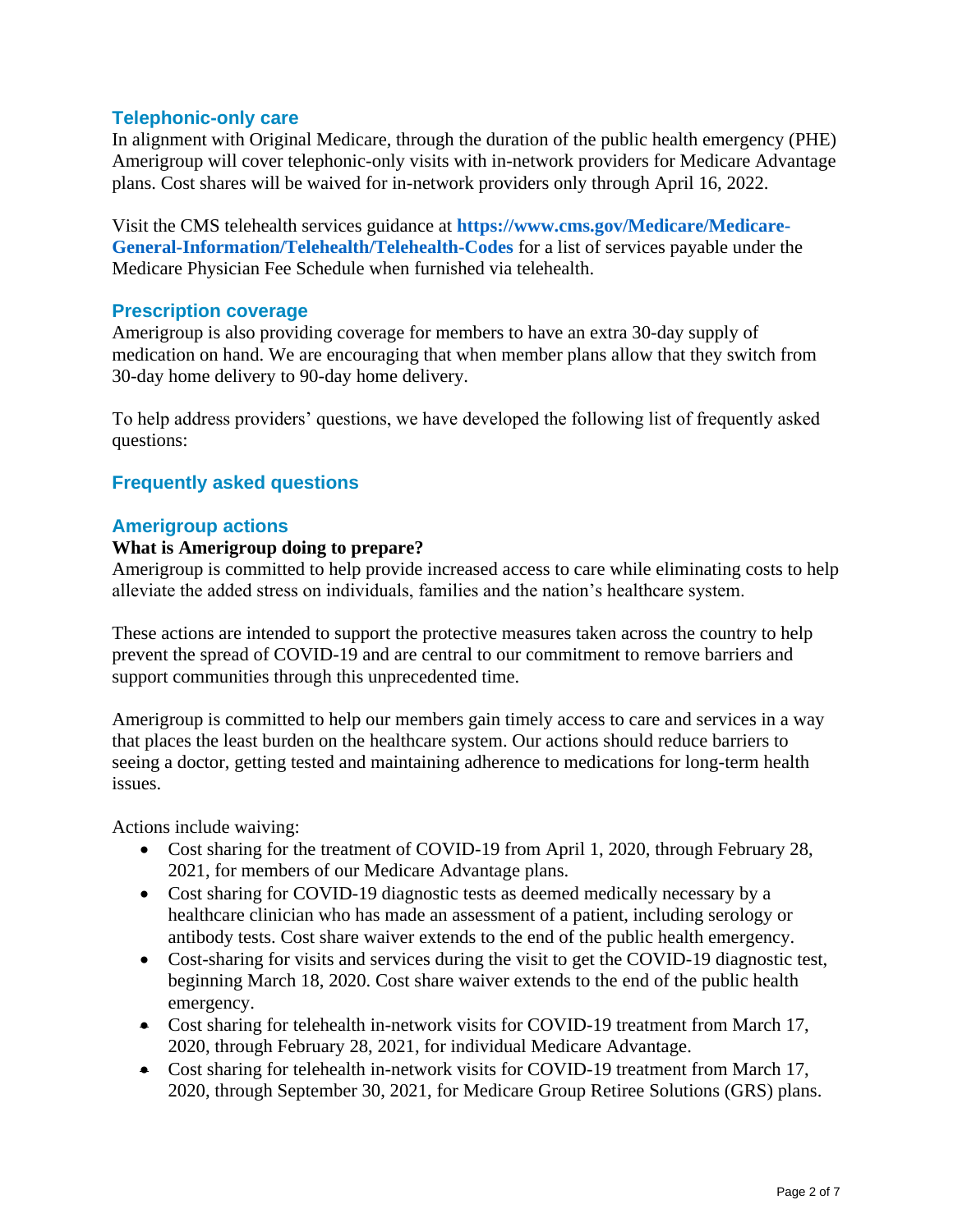- There is no cost sharing for telehealth services for Medicare Advantage members using LiveHealth Online, regardless of national emergency.
- Cost sharing for telephonic-only visits with in-network provider through April 16, 2022, for Medicare plans.
- Cost-sharing for FDA-approved medications or vaccines when they become available.

The cost sharing waiver includes copays, coinsurance, and deductibles.

For additional services, members will pay any cost shares their plan requires, unless otherwise determined by state law or regulation. Members can call the number on the back of their identification card to confirm coverage. Providers should continue to verify eligibility and benefits for all members prior to rendering services.

#### **How is Amerigroup monitoring COVID-19?**

Amerigroup is monitoring COVID-19 developments and what they mean for our associates and those we serve. We are fielding questions about the outbreak from our customers, members, providers and associates. Additionally, our clinical team is actively monitoring external queries and reports from the CDC to help us determine what, if any, action is necessary on our part to further support our stakeholders.

Amerigroup has a business continuity plan for serious communicable disease outbreaks, inclusive of pandemics, and will be ready to deploy the plan if necessary.

Our enterprise-wide business continuity program includes recovery strategies for critical processes and supporting resources, automated 24/7 situational awareness monitoring for our footprint and critical support points, and the Virtual Command Center for Emergency Management command, control and communication.

In addition, Amerigroup has established a team of experts to monitor, assess and help facilitate timely mitigation and response where it has influence as appropriate for the evolving novel coronavirus threat.

#### **In case of mass epidemic, how can you ensure that your contracted providers can still provide services?**

Amerigroup is committed to working with and supporting its contracted providers. Our benefits already state that if members do not have appropriate access to network doctors that we will authorize coverage for out-of-network doctors as medically necessary.

In addition, Amerigroup telehealth provider, **[LiveHealth Online](http://www.livehealthonline.com/)**, is another safe and effective way for members to see a doctor to receive health guidance related to COVID-19 from their home via mobile device or a computer with a webcam.

#### **COVID-19 testing and treatment**

#### **Will Amerigroup waive member cost shares for COVID-19 testing, visits and treatment?**

Yes. Amerigroup will waive cost shares for our Medicare plan members — including copays, coinsurance and deductibles — for the COVID-19 test and associated visits. Tests samples may be obtained in many settings including a doctor's office, urgent care, ER or even drive-through testing once available. While a test sample cannot be obtained through a telehealth visit, the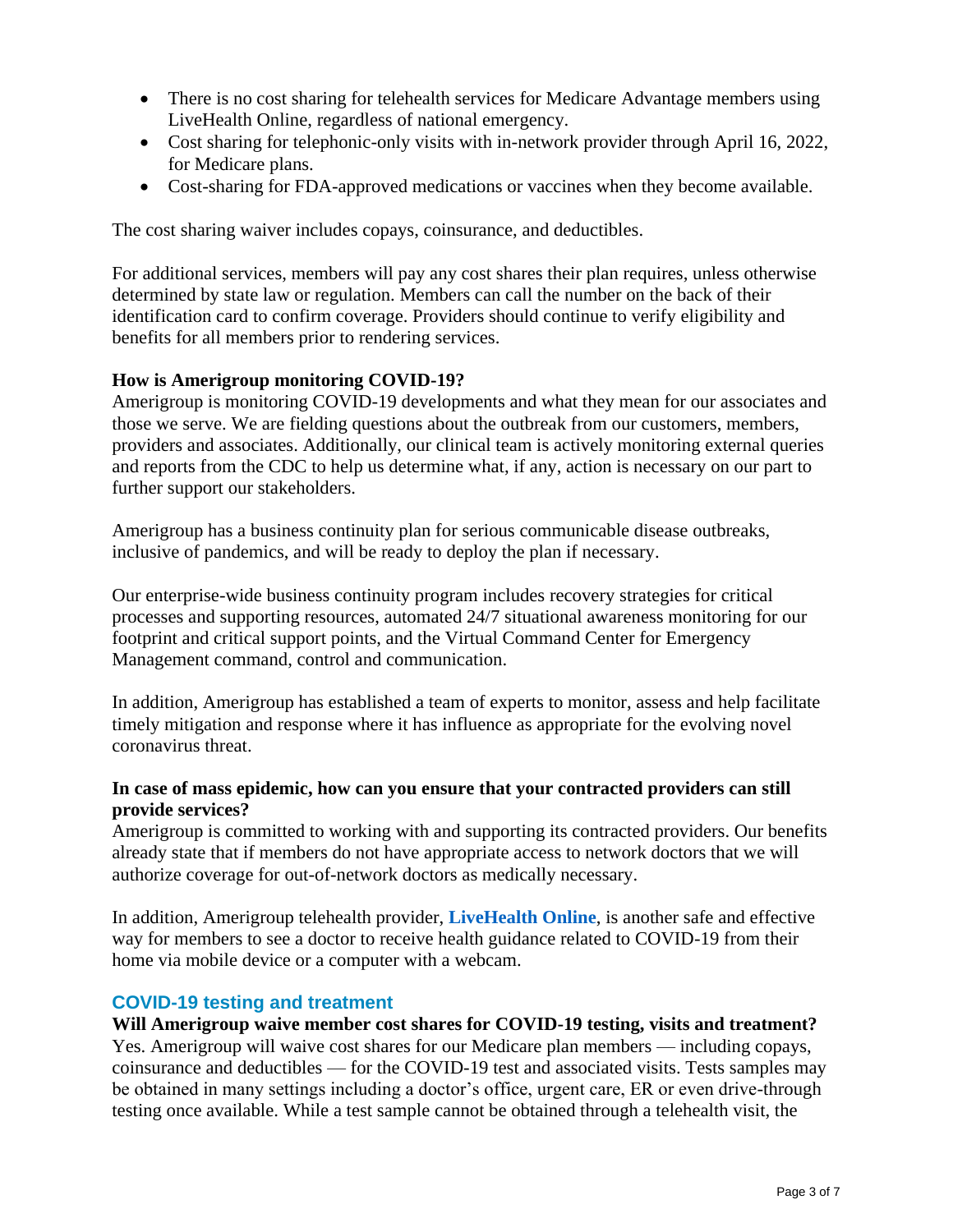telehealth provider can connect members with testing. Amerigroup waived cost share for COVID-19 treatment through February 28, 2021.

#### **When member cost sharing has been waived (where permissible) by Amerigroup as outlined in this FAQ for COVID-19 testing and visits associated with COVID-19 testing, telehealth (video + audio) services, and in-network telephonic-only services, how does that impact provider reimbursement?**

Amerigroup will process the claim as if there is no member cost sharing, as it does, for example, with preventive health services.

## **How is Amerigroup reimbursing participating hospitals that perform COVID-19 diagnostic testing in an emergency room or inpatient setting?**

Reimbursement for COVID-19 testing performed in a participating hospital emergency room or inpatient setting is based on existing contractual rates inclusive of member cost share amounts waived by Amerigroup. As we announced on March 6, Amerigroup will waive cost shares for COVID-19 test and visits to get the COVID-19 test.

## **How is Amerigroup reimbursing participating hospitals which are performing COVID-19 diagnostic testing in a drive thru testing setting?**

Based on standard American Medical Association (AMA) and HCPCS coding guidelines, for participating hospitals with a lab fee schedule, Amerigroup will recognize the codes 87635 and U0002, and will reimburse drive thru COVID-19 tests according to the lab fee schedule inclusive of member cost-share amounts waived by Amerigroup. Participating hospitals without lab fee schedules will follow the same lab testing reimbursement as defined in their facility agreement with Amerigroup inclusive of member cost share amounts waived by Amerigroup. As we announced on March 6, Amerigroup will waive cost shares for COVID-19 tests and visits to get the COVID-19 test.

## **Does Amerigroup require a prior authorization on the focused test used to diagnose COVID-19?**

No, prior authorization is not required for diagnostic services related to COVID-19 testing.

#### **Does Amerigroup require use of a contracted provider for the COVID-19 lab test in order for waiver of the member's cost share to apply?**

Amerigroup will waive member cost shares for COVID-19 lab tests performed by participating and non-participating providers.

#### **What modifier is appropriate to waive member cost sharing for COVID-19 testing and visits related to testing?**

CMS has provided the Medicare guideline to use the CS modifier:

**[https://www.cms.gov/outreach-and-educationoutreachffsprovpartprogprovider](https://www.cms.gov/outreach-and-educationoutreachffsprovpartprogprovider-partnership-email-archive/2020-04-10-mlnc-se)[partnership-email-archive/2020-04-10-mlnc-se](https://www.cms.gov/outreach-and-educationoutreachffsprovpartprogprovider-partnership-email-archive/2020-04-10-mlnc-se)**. Amerigroup looks for the CS modifier to identify claims related to evaluation for COVID-19 testing. This modifier should be used for evaluation and testing services in any place of service.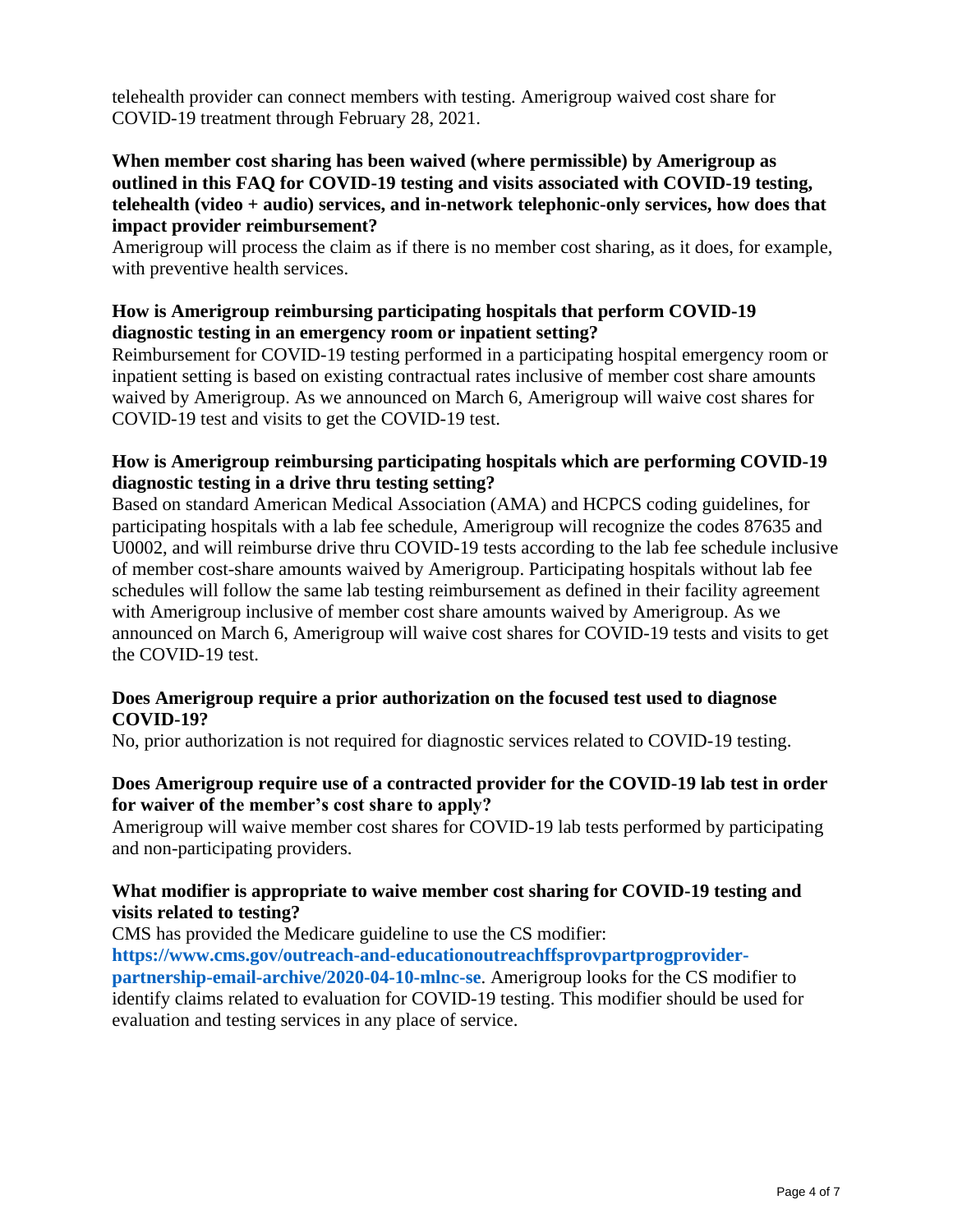## **COVID-19 vaccines**

## **How is Amerigroup reimbursing FDA-Approved COVID-19 Vaccines and Monoclonal Antibody Treatments?**

For members of Medicare Advantage plans, CMS issued guidance

(**<https://www.cms.gov/files/document/COVID-19-toolkit-issuers-MA-plans.pdf>**) that, the COVID-19 vaccine administration and the **monoclonal antibody treatment administration** should be billed by providers to the CMS Medicare Administrative Contractor (MAC) using product-specific codes for each vaccine approved. This will ensure that Medicare Advantage members will not have cost-sharing for the administration of the vaccine and monoclonal antibody treatment.

## **What CPT®/HCPS codes would be appropriate to consider for the administration of a COVID-19 vaccine?**

CMS has provided coding guidelines related to COVID-19 vaccines: **[https://www.cms.gov/medicare/medicare-part-b-drug-average-sales-price/covid-](https://www.cms.gov/medicare/medicare-part-b-drug-average-sales-price/covid-19-vaccines-and-monoclonal-antibodies)[19-vaccines-and-monoclonal-antibodies](https://www.cms.gov/medicare/medicare-part-b-drug-average-sales-price/covid-19-vaccines-and-monoclonal-antibodies)**

#### **Virtual, telehealth, and telephonic care**

#### **What services are appropriate to provide via telehealth?**

Amerigroup covers telehealth (in other words, video + audio) services for providers who have access to those platforms/capabilities today.

#### **Will Amerigroup cover telephone-only services in addition to telehealth via video + audio?**

Amerigroup does not cover telephone-only services today (with limited state exceptions), but we are providing this coverage from March 19, 2020, through April 16, 2022, for telephonic-only visits with in-network providers for Medicare Advantage plans. Amerigroup will cover telephone-only medical and behavioral health services from in-network providers and out-ofnetwork providers when required by state law. Amerigroup will waive associated cost shares for in-network providers only, except where a broader waiver is required by law. Visit the CMS telehealth services guidance at **[https://www.cms.gov/Medicare/Medicare-General-](https://www.cms.gov/Medicare/Medicare-General-Information/Telehealth/Telehealth-Codes)[Information/Telehealth/Telehealth-Codes](https://www.cms.gov/Medicare/Medicare-General-Information/Telehealth/Telehealth-Codes)** for a list of services payable under the *Medicare Physician Fee Schedule* when furnished via telehealth.

#### **What member cost-shares will be waived by Amerigroup affiliated health plans for virtual care through internet video + audio or telephonic-only care?**

For COVID-19 treatments via telehealth visits, Amerigroup covered telehealth and telephoniconly visits from in-network providers and waived cost shares through February 28, 2021. Amerigroup will continue to waive cost share for in-network telephonic only visits through April 16, 2022.

Medicare Advantage members pay no member cost share for LiveHealth Online, regardless of national emergency.

#### **Are providers for Medicare Advantage and MMP plans able to use other telehealth resources such as phone calls, Skype, FaceTime, and other non-Amerigroup vendors to**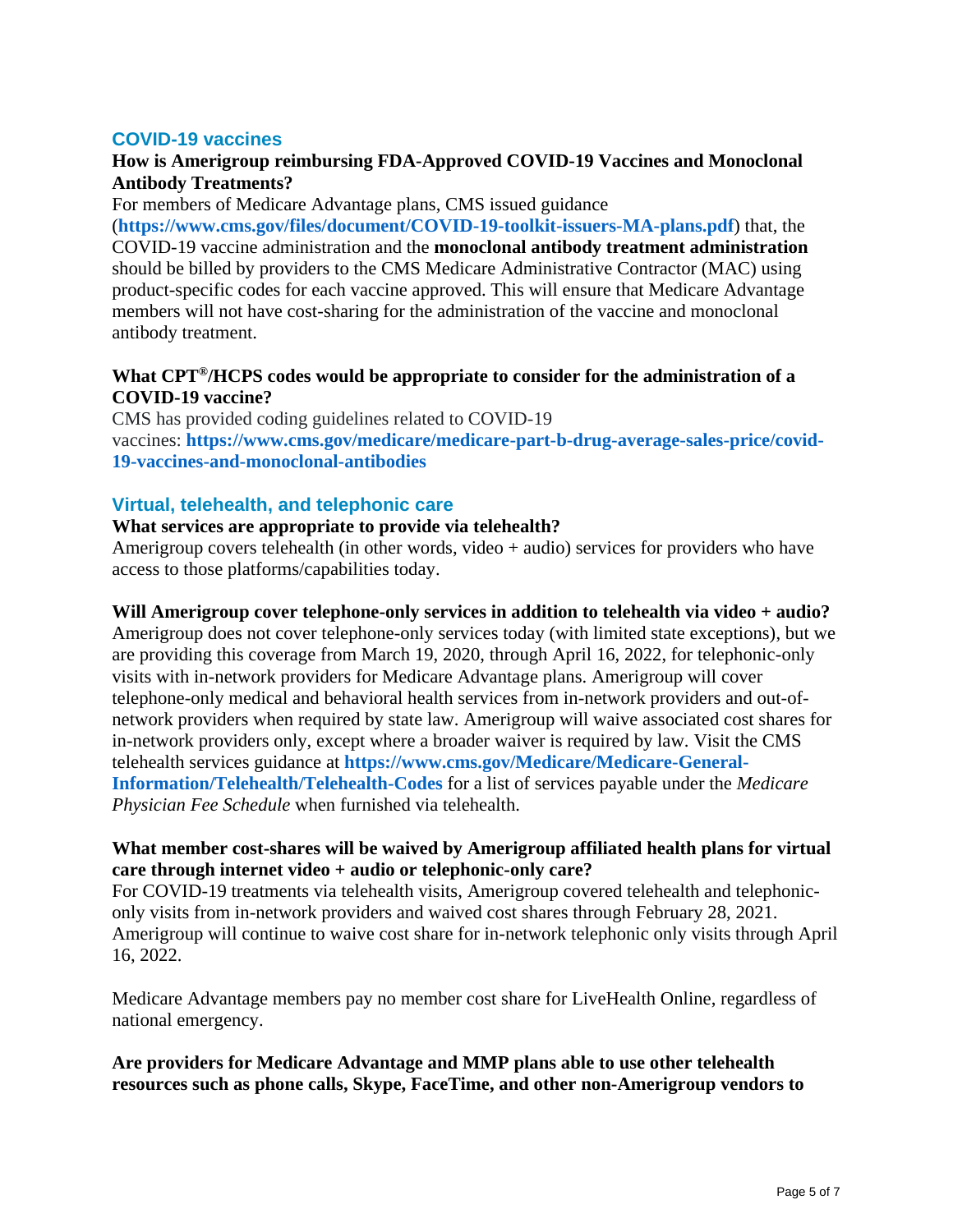## **supply and receive telehealth services or will that violate our** *HIPAA* **policies and plan guidelines?**

On its website, the Office for Civil Rights (OCR) states it:

*"…will exercise its enforcement discretion and will not impose penalties for noncompliance with the regulatory requirements under the HIPAA Rules against covered healthcare providers in connection with the good faith provision of telehealth during the COVID-19 nationwide public health emergency."*

Providers can visit CMS' *Fact Sheet* to more information: **[https://www.cms.gov/newsroom/fact-sheets/medicare-telemedicine-health-care-provider](https://www.cms.gov/newsroom/fact-sheets/medicare-telemedicine-health-care-provider-fact-sheet)[fact-sheet](https://www.cms.gov/newsroom/fact-sheets/medicare-telemedicine-health-care-provider-fact-sheet)**.

#### **Is LiveHealth Online prepared for the number of visits that will increase to telehealth?**

As there is a heightened awareness of COVID-19 and more cases are being diagnosed in the United States, LiveHealth Online is increasing physician availability and stands ready to have doctors available to see the increase in patients, while maintaining reasonable wait times.

#### **What codes would be appropriate to consider for a telehealth visit?**

For telehealth (video  $+$  audio) visits rendered by a provider, please bill according to the most current guidance from CMS for this service in the Original Medicare program.

## **What codes would be appropriate to consider for telehealth (audio and video) for physical, occupational, and speech therapies?**

Visit CMS' list of services payable under the Medicare Physician Fee Schedule for list of codes and services covered and appropriate to furnish via telehealth:

**[https://www.cms.gov/Medicare/Medicare-General-Information/Telehealth/Telehealth-](https://www.cms.gov/Medicare/Medicare-General-Information/Telehealth/Telehealth-Codes)[Codes.](https://www.cms.gov/Medicare/Medicare-General-Information/Telehealth/Telehealth-Codes)**

#### **Are Annual Wellness Visits being covered when performed via telehealth?**

Yes. This service is covered for members using LiveHealth Online for their Annual Wellness Visits, as well as Annual Wellness Visits performed by other providers through virtual care via internet video + audio services.

## **What other coding and informational resources are available for providers for telehealth?**  Providers can visit these links to more information:

- CMS' Medicare telemedicine healthcare provider fact sheet: **[https://www.cms.gov/newsroom/fact-sheets/medicare-telemedicine-health-care](https://www.cms.gov/newsroom/fact-sheets/medicare-telemedicine-health-care-provider-fact-sheet)[provider-fact-sheet](https://www.cms.gov/newsroom/fact-sheets/medicare-telemedicine-health-care-provider-fact-sheet)**.
- CMS' list of services payable under the Medicare Physician Fee Schedule when furnished via telehealth: **[https://www.cms.gov/Medicare/Medicare-General-](https://www.cms.gov/Medicare/Medicare-General-Information/Telehealth/Telehealth-Codes)[Information/Telehealth/Telehealth-Codes](https://www.cms.gov/Medicare/Medicare-General-Information/Telehealth/Telehealth-Codes)**.

## **Coding, billing, and claims**

## **What diagnosis codes would be appropriate to consider for a patient with known or suspected COVID-19?**

The CDC has provided coding guidelines related to COVID-19: **[https://www.cdc.gov/nchs/data/icd/COVID-19-guidelines-final.pdf.](https://www.cdc.gov/nchs/data/icd/COVID-19-guidelines-final.pdf)**